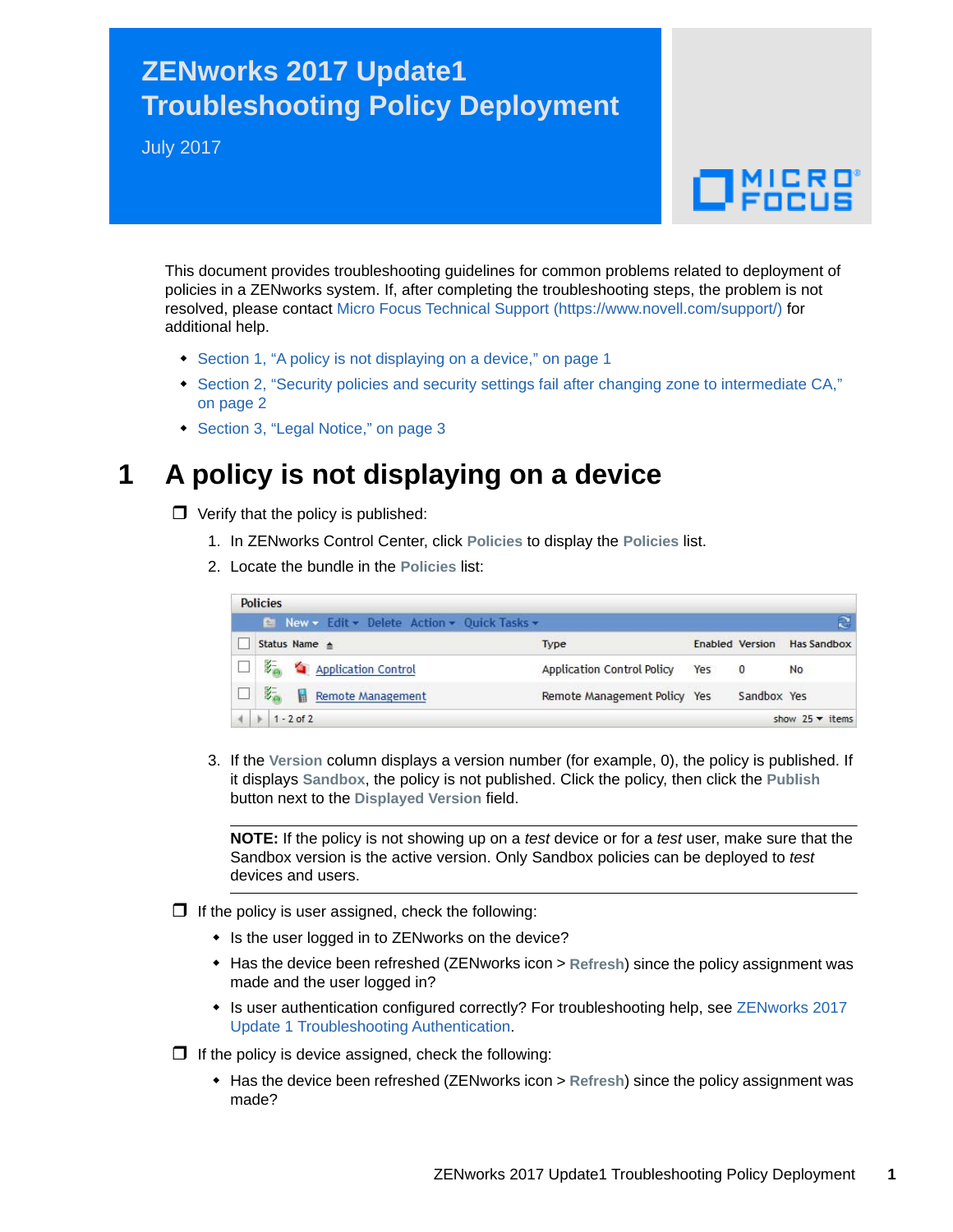$\Box$  If the policy assignment is through a device group or folder, check the following:

- Is the device is a member of the group or folder?
- If the policy assignment is to a dynamic group, has the group refreshed after the device was added to the group? To refresh a dynamic group, select the check box in front of the group in the **Devices** list, then click **Action** > **Update Group Membership**.
- $\Box$  If the policy assignment is through a user group or folder, make sure that the user is a member of the group or folder.
- $\Box$  Click the policy to display its properties, then check the following:
	- **System requirements:** Have system requirements been defined that cause the policy to not show up on the device. To check, click the **Requirements** tab and compare the defined system requirements against the device.
	- **Enabled:** Is the policy enabled? Disabled policies are not applied to devices. To check, click the **Summary** tab and verify that the **Enabled** setting is **Yes**.
- $\Box$  Ensure that DNS is working correctly by performing an nslookup (on the device) of the IP address or DNS name of the Primary or Satellite Server from which the device receives its policy content. You can run  $zac zc -1$  on the device to see the IP addresses and DNS names of the content servers.
- $\Box$  On the device, run the following command at a console prompt to reestablish trust between the device and the ZENworks servers:

zac retr

#### <span id="page-1-0"></span>**2 Security policies and security settings fail after changing zone to intermediate CA**

**Issue:** After changing a zone certificate authority to an intermediate CA, security policies or security settings fail, displaying the following message in the Event Viewer:

"ZESMPolicyHandler.ZESMSETTINGS\_DESERIALZATION\_FAILED: Unable to deserialize "Location" settings data. Please contact Technical Services."

**NOTE:** For other error messages related to this issue, reference TID 7017785 at [Knowledgebase](https://www.novell.com/support/kb/)  (https://www.novell.com/support/kb/).

This issue is resolved in security policies and security settings configured in devices with ZENworks 11 SP4 or later versions. However, for security policies and settings configured in devices with an earlier version than 11.4, the following applies:

 The zone CA is changed to an intermediate CA **after** the 11.3.x device is updated to an 11.4 or later ZENworks version.

*No action required.*

 The zone CA is changed to an intermediate CA **before** the 11.3.x device is updated to an 11.4 or later ZENworks version:

*Action:* Make a small change to the security policy or security settings in the updated device, as applicable, and save the changes. The changes can then be reverted.

• The zone CA is changed to an intermediate CA, but the 11.3.x device is not updated to an 11.4 or later ZENworks version.

*Action:* Update the device to an 11.4 or later version of ZENworks, and perform the action from the previous bullet comment.